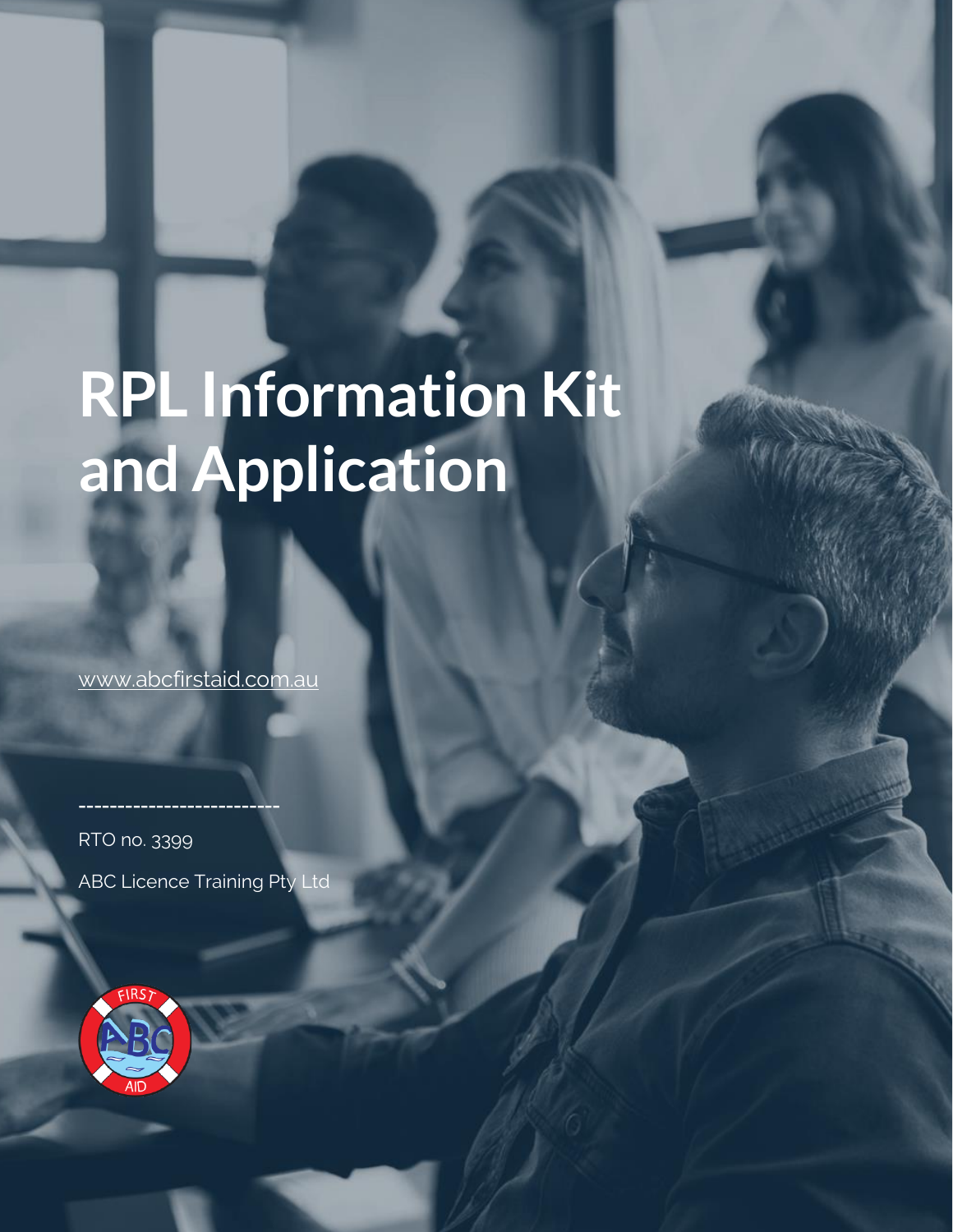

# **Version Control and Document History**

| <b>Date</b>     | <b>Summary of Modifications</b>     | Version   |
|-----------------|-------------------------------------|-----------|
| 15 October 2021 | Version 1.0 released for publishing | 1.0       |
|                 |                                     |           |
| <b>Date</b>     | <b>Approved By</b>                  | Signature |
| 15 October 2021 | Susan Devlin - General Manager      |           |

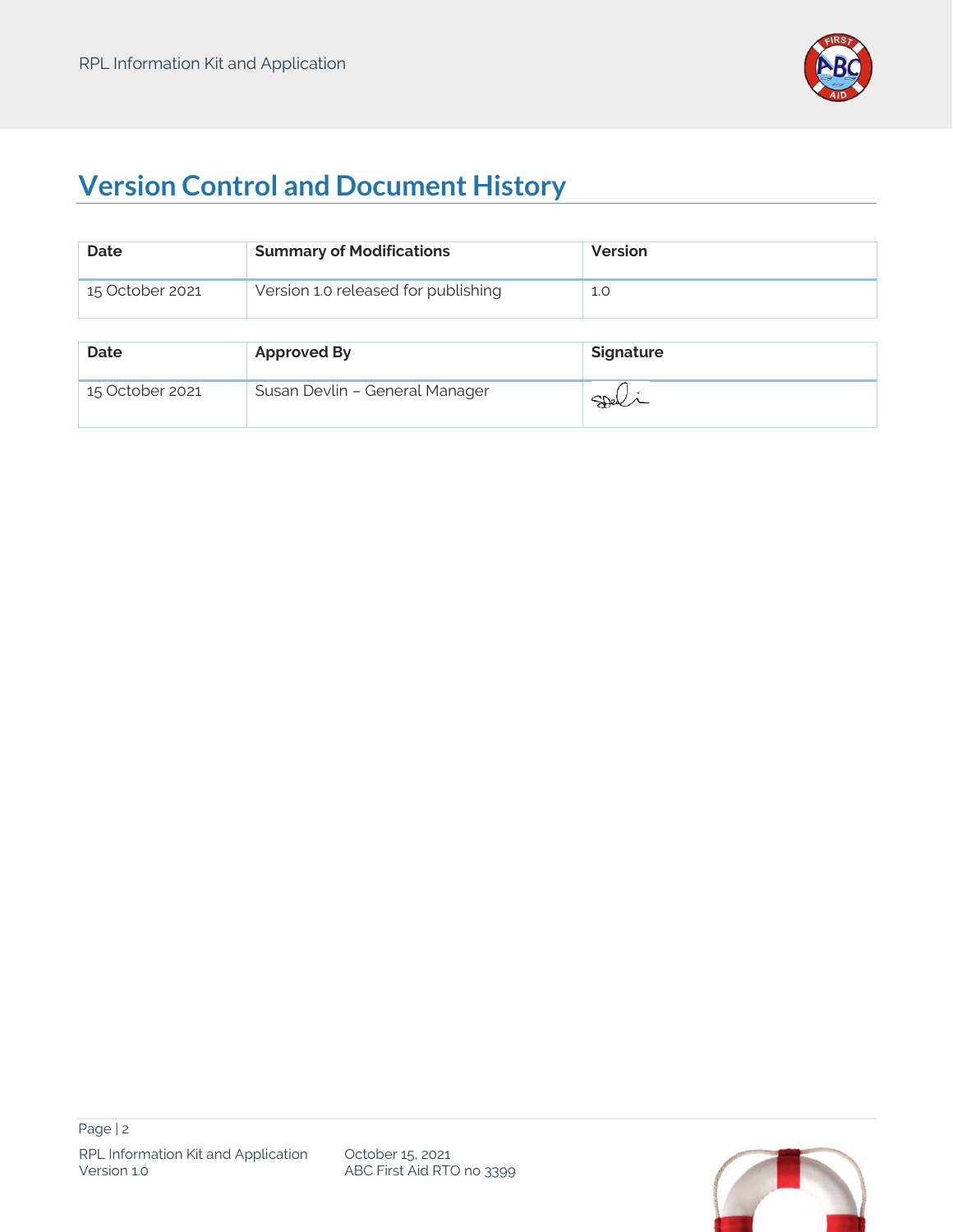

# **Stage 1**

# Definition of recognition of prior learning

Recognition of Prior Learning (RPL) is an assessment process that involves assessment of an individual's relevant prior learning (including formal, informal and non-formal learning) to determine the credit outcomes of an individual application for credit.

# What are the benefits of RPL?

- You will be recognised for what you already know and may complete training in a shorter period of time and reduce the cost of fees
- You don't have to undertake training where you can prove you already have the skills and knowledge to competently perform the tasks
- The units of competency you gain through recognition of prior learning has the same value as those gained through normal course structure at Mercury Institute of Victoria
- You will have the opportunity to get your current skills and knowledge formally recognised.

# Tips and hints to help you prepare for recognition

To have skills formally recognised in the national system, assessors must make sure you have the skills and knowledge to meet the industry standard. This means you must be involved in a careful and comprehensive process that covers the content of all unit/s you can be recognised for.

Assessment happens in a variety of ways. Being prepared can save you valuable time and hassle and make the recognition process stress-free for you.

#### Here are some tips and hints for you:

- 1. Be prepared to talk about your job roles and your work history. Bring a resume or write down a few points about where you have worked, either paid or unpaid, and what you did there.
- 2. Bring your position description and any performance appraisals you have from industry you have worked in.
- 3. Consider the possibilities for workplace contact. Are you in a workplace that is supporting your goals to get qualified? Would you feel comfortable to have the assessor contact your workplace or previous workplaces so your skills can be validated?

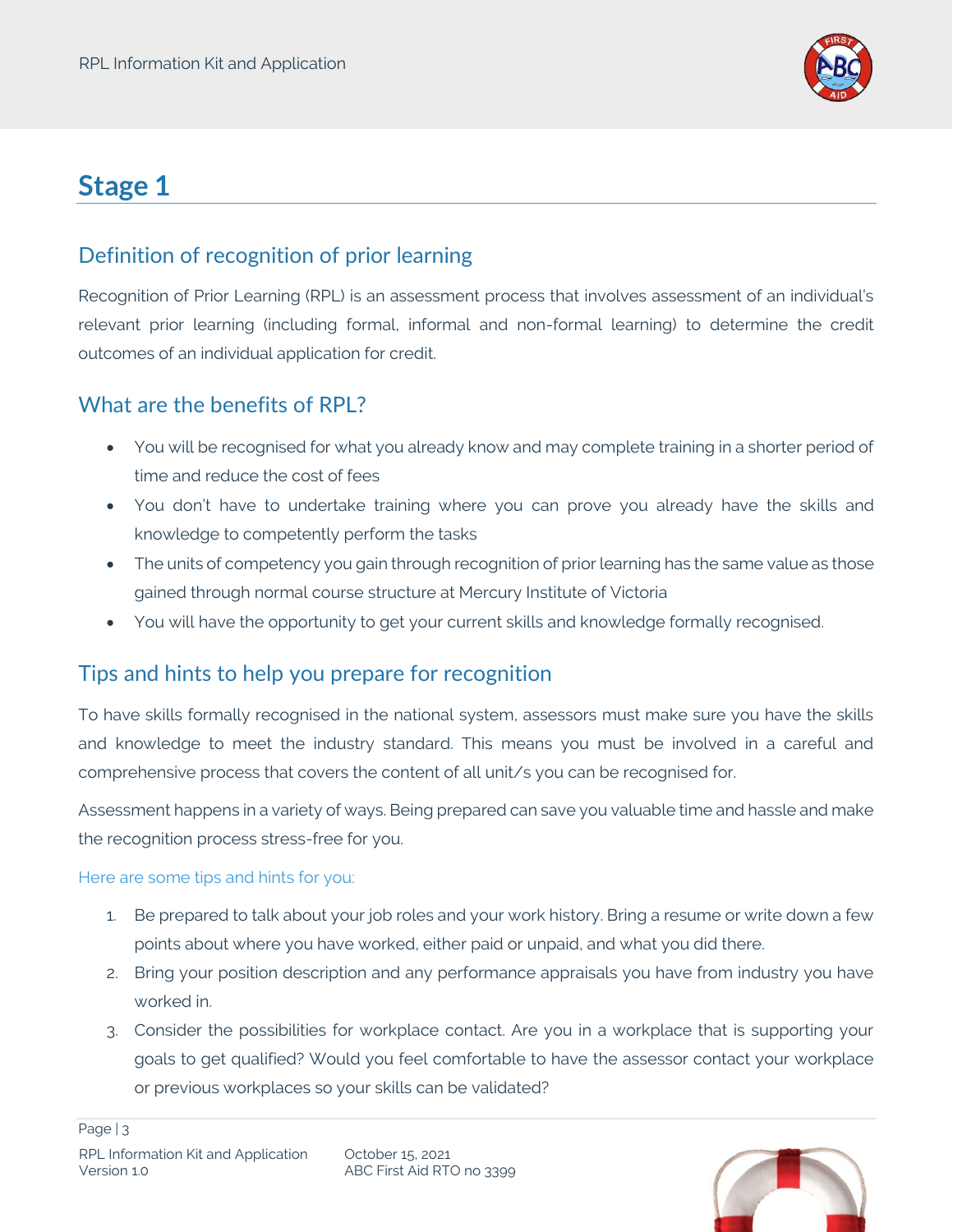

- 4. Think about who can confirm your skill level. Think about current or recent supervisors who have seen you work in the past 18 months and will be able to confirm your skills. The assessor will need to contact them. You may also have community contacts or even clients themselves who can vouch for your skills level.
- 5. Collect any certificates from in-house training or formal training you have done in the past.
- 6. You can speak with your training organisation about other ways you can show your skills in the business industry. These could be letters from employers, records of your professional development sessions, employers or clients in related industries or government agencies, acknowledgements, workplace forms (as long as they don't show client details) or other relevant documents.

## Recognition of Prior Learning (RPL) Pathways:

Competencies already held by individuals can be formally assessed against the units of competency, and should be recognised regardless of how, when or where they were achieved. In an RPL pathway, the candidate provides current, quality evidence of their competence against the relevant unit of competency.

This process may be directed by the candidate and verified by the assessor, such as in the compilation of portfolios; or directed by the assessor, such as through observation of workplace performance and skills application, and oral and/or written assessment. Where the outcomes of this process indicate that the candidate is competent, structured training is not required.

The RPL pathway is likely to be most appropriate in the following scenarios:

- Candidates enrolling into units of competency who want RPL or RCC
- Existing workers
- Individuals with overseas qualifications/ units of competency
- Recent migrants with established work histories
- People returning to the workplace
- People with disabilities or injuries requiring a change in career.

As with all assessment, the assessor must be confident that the evidence indicates that the candidate is currently competent against the endorsed unit of competency. At ABC First Aid we use the assessment tools for each unit as our RPL tool. How this works is you will fill in the required RPL form and then attach any evidence to support your application. Once this has been reviewed by a qualified trainer and assessor if there is sufficient evidence to show you have acquired the skills and knowledge you will require to sit

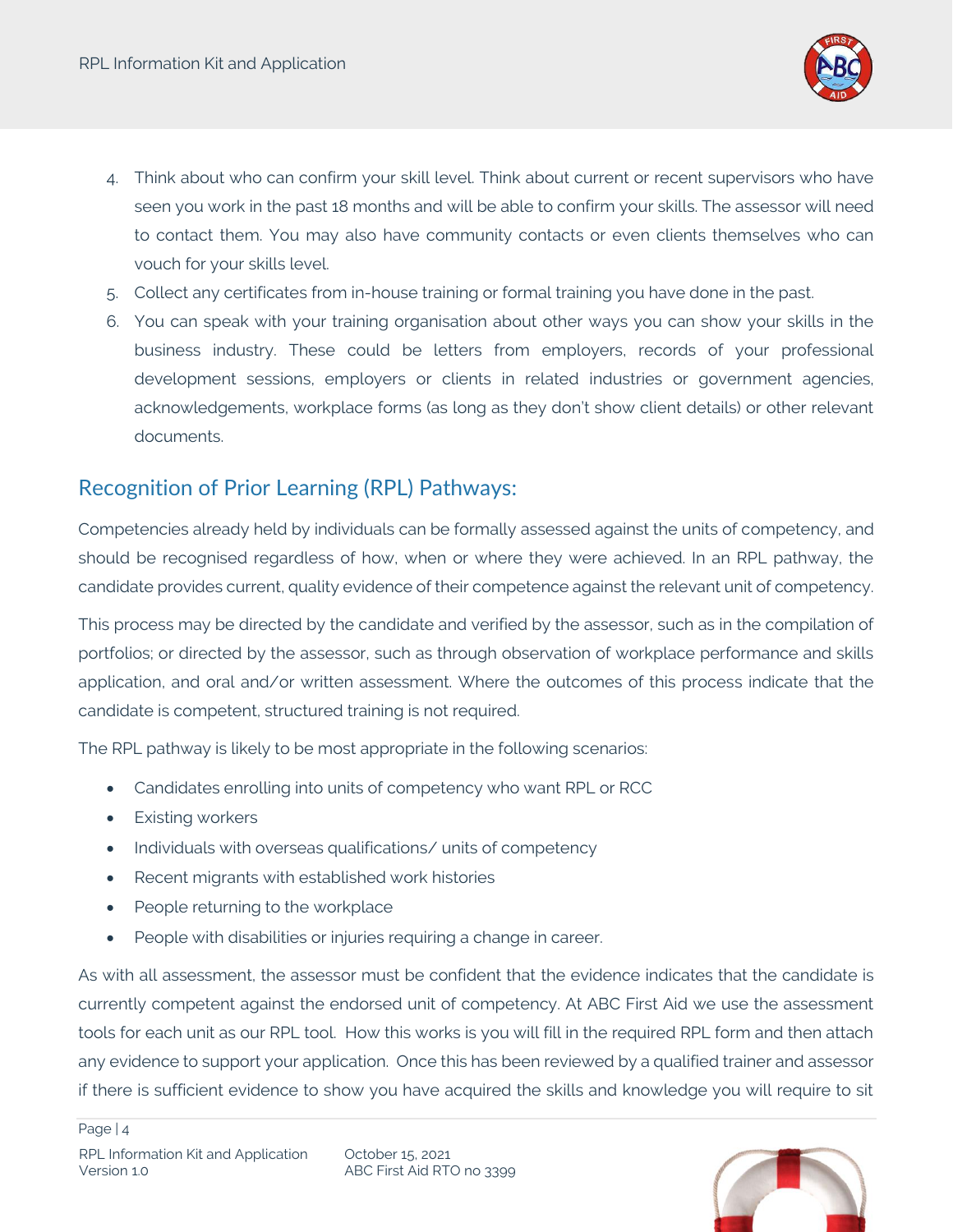

the formal RPL assessment using our assessment tools for each unit you wish to RPL in. The onus is on candidates to provide sufficient evidence to satisfy assessors that they currently hold the relevant competencies. In judging evidence, the assessor must ensure that the evidence of prior learning is:

- Authentic (the candidate's own work)
- Valid (directly related to the current version of the relevant endorsed unit of competency)
- Reliable (shows that the candidate consistently meets the endorsed unit of competency)
- Current (reflects the candidate's current capacity to perform the aspect of the work covered by the endorsed unit of competency)
- Sufficient (covers the full range of elements in the relevant unit of competency and addresses the four dimensions of competency, namely task skills, task management skills, contingency management skills, and job/role environment skills).

### RPL Evidence Requirements

The assessor judgment is made on evidence provided by the candidate of the skills and knowledge that they have previously obtained through formal or informal learning in their work, study, life and other experience, and that they are currently using in their workplace. Evidence is information which, when matched against the elements and performance criteria of a unit of competency, provides proof of competence. In most cases ABC will get you to complete the assessment only and not sit the learning to prove prior knowledge and skills

Evidence can take many forms and can be gathered from a number of sources, including:

#### Direct evidence

This is **work produced** by the candidate, which might include:

- Correspondence the candidate has written (letter, faxes, emails)
- Completed in-housework programs (for e.g. documented delivery of in-house training)
- Folders or records the candidate has maintained
- Plans or schedules the candidate has created and maintained.

Direct evidence is anything that the candidate has produced themselves for which they have been primarily responsible. The candidate will need to consider providing various examples of evidence that they have produced over a period. It is important to obtain verification that the evidence submitted is their own. The assessor may contact the candidate's supervisor to check validation.

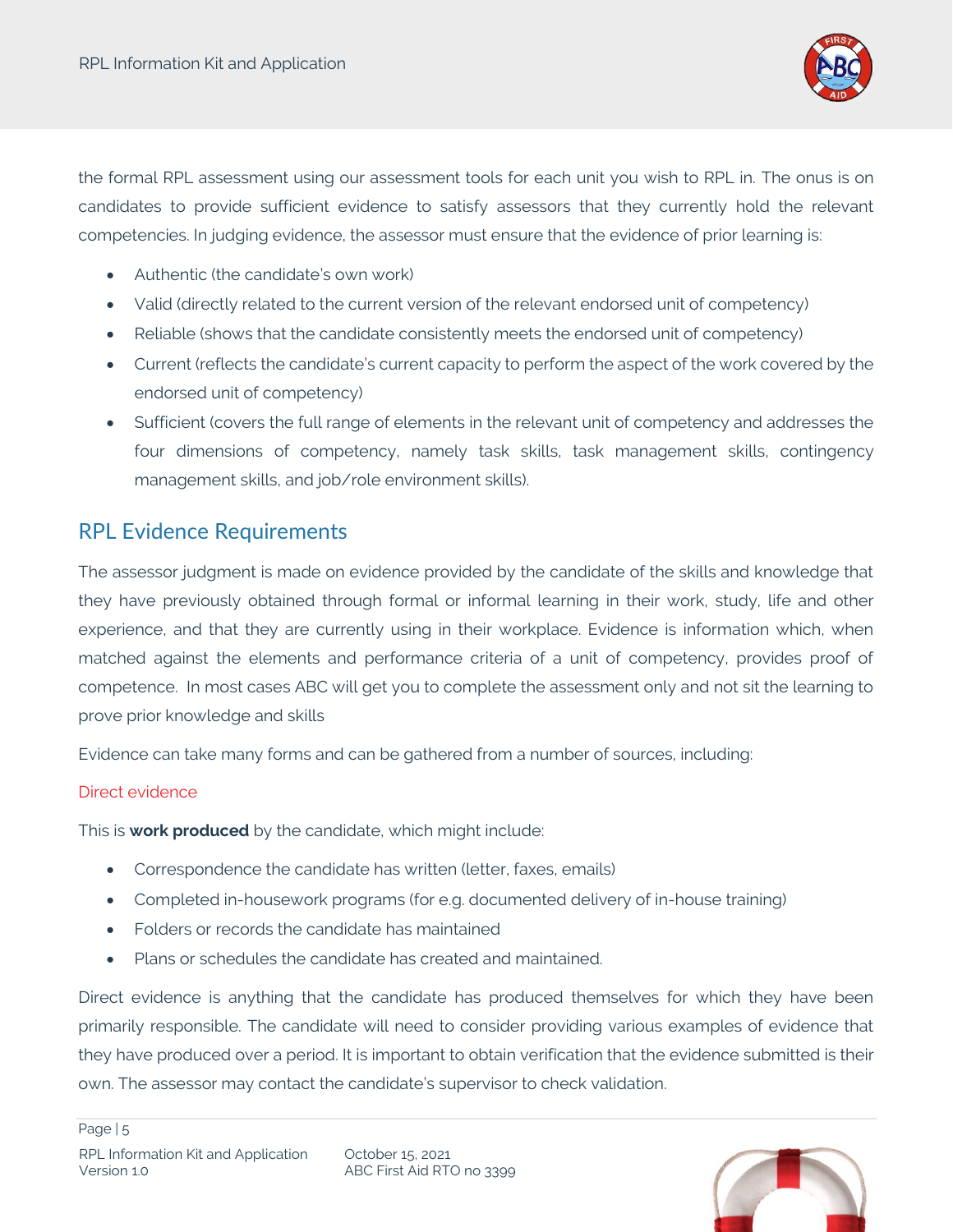

#### Indirect evidence

This is **information about** the candidate, which might include:

- Certificates/statements of results the candidate has completed
- Minutes of meetings that contain information that the candidate has participated in or performed duties at
- Position description
- Performance appraisals
- Letters of appreciation from clients or work colleagues
- Reference from previous employees
- Workplace awards, prizes, certificates
- Photographs/recordings of activities the candidate has undertaken
- Reports from supervisors who have witnessed specific activities the candidate has undertaken.

#### Personal statements

Statements from the candidate's managers, supervisors, previous employers, customers and colleagues, can be included in the evidence portfolio to support the RPL claim. These are not references from previous employers, but statements of information that are relevant to an element and performance criteria for the unit of competency. Any personal statements included as evidence must include the following:

- A brief description of the situations and/or circumstances in which the candidate carried out the activity/work
- Details of the activity/work
- Explanation of the planning and factors that contributed to the outcomes of the activities/work, for e.g., how, why, when and the outcome.

#### How much evidence does the candidate need?

When the assessors are assessing the portfolio of evidence, they will be looking for the quality of evidence submitted. The quality of evidence submitted would be more important than the quantity of evidence that the candidate provides. Evidence must be relevant to the unit of competency. The candidate will need to demonstrate that they have the required skills and knowledge that meets the standards identified in the performance criteria for the unit. The candidate must consider that the evidence submitted demonstrates their competency through various examples.

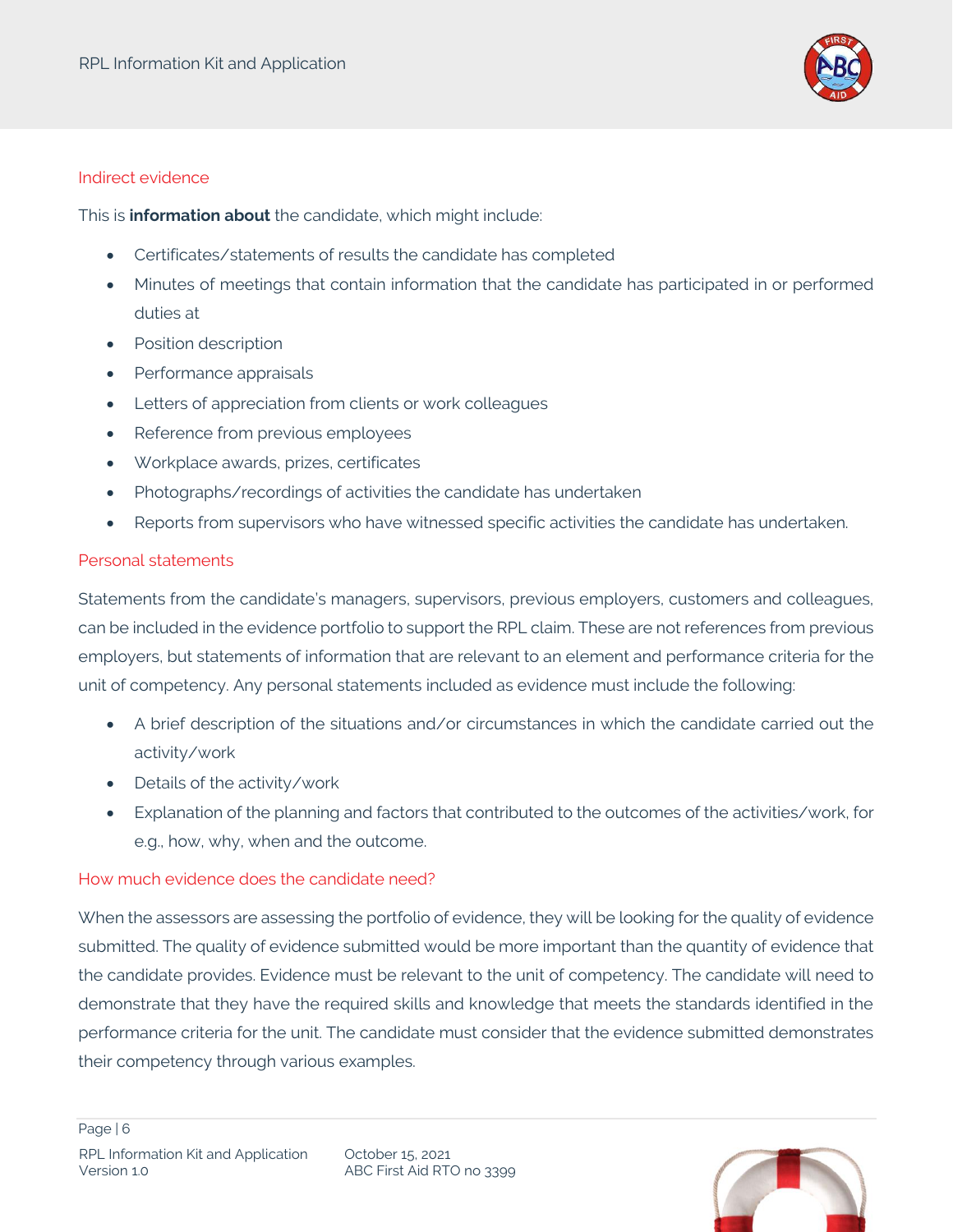

## RPL Assessment Process

The assessor will review the candidate's application and evidence portfolio. This is to ensure that the evidence is sufficient to match all the elements of competency. He/she may meet with the candidate to discuss the evidence, ask questions, and identify any elements requiring GAP training or further information. In most cases ABC First Aid will get you to complete the assessment without doing the learning to show you have the previous knowledge and skills to be RPL.

| <b>Enrolment Details</b>                  |     |                                 |        |     |                   |    |  |
|-------------------------------------------|-----|---------------------------------|--------|-----|-------------------|----|--|
| Which units do you wish to enroll in?     |     |                                 |        |     |                   |    |  |
| <b>Personal Details</b>                   |     |                                 |        |     |                   |    |  |
| Surname:                                  |     | Title:<br>Mr./Mrs./Miss/Ms./Dr. |        |     | Date of<br>birth: | 11 |  |
| First name:                               |     | Middle name/s:                  |        |     |                   |    |  |
| Home address:                             |     |                                 |        |     |                   |    |  |
|                                           |     |                                 |        |     | Postcode:         |    |  |
| Postal address: (if different from above) |     |                                 |        |     |                   |    |  |
|                                           |     |                                 |        |     | Postcode:         |    |  |
| Home phone:                               | ( ) |                                 | Work:  | ( ) |                   |    |  |
| Mobile:                                   |     |                                 | Email: |     |                   |    |  |
| General Information                       |     |                                 |        |     |                   |    |  |

October 15, 2021 ABC First Aid RTO no 3399

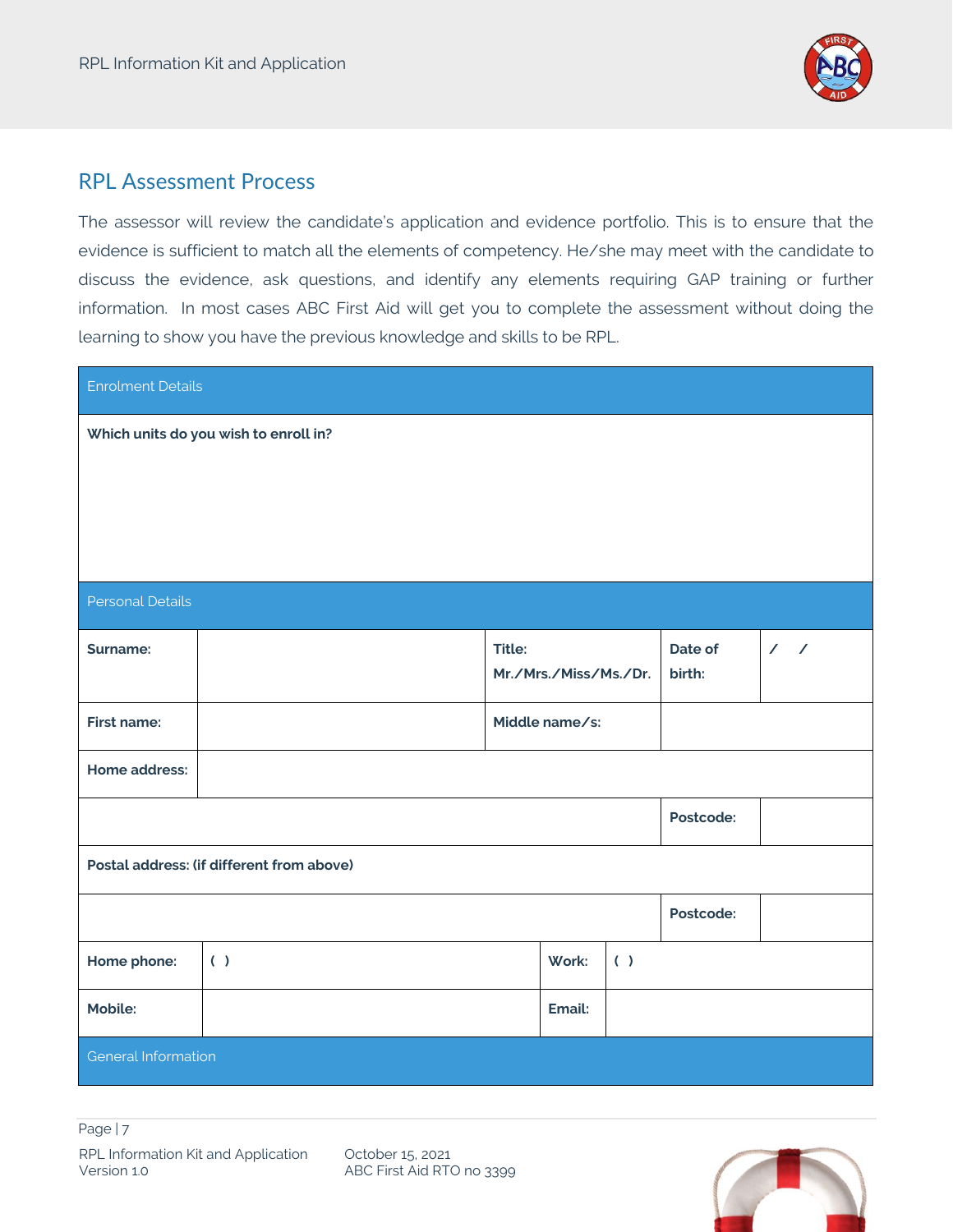

| Gender:<br>1.                                                                                                                                                                                  | $\Box$ Male $\Box$ Female                                                                                  |               |  |  |  |  |  |
|------------------------------------------------------------------------------------------------------------------------------------------------------------------------------------------------|------------------------------------------------------------------------------------------------------------|---------------|--|--|--|--|--|
| Are you a permanent resident of Australia?<br>$\Box$ Yes $\Box$ No<br>2.                                                                                                                       |                                                                                                            |               |  |  |  |  |  |
| <b>Current Employment</b>                                                                                                                                                                      |                                                                                                            |               |  |  |  |  |  |
| Are you currently employed?<br>$\Box$ Yes $\Box$ No<br>1.                                                                                                                                      |                                                                                                            |               |  |  |  |  |  |
|                                                                                                                                                                                                | If yes, is your main occupation related to the units in which you are seeking RPL?<br>$\Box$ Yes $\Box$ No |               |  |  |  |  |  |
| What is the name of your employer?                                                                                                                                                             |                                                                                                            |               |  |  |  |  |  |
| If no to question 1 above, do you have a workplace where you will be able to be<br>$\Box$ Yes $\Box$ No<br>2.<br>assessed on the job for the units of competency in which you are seeking RPL? |                                                                                                            |               |  |  |  |  |  |
| Please provide details of the workplace.                                                                                                                                                       |                                                                                                            |               |  |  |  |  |  |
| <b>Further Training</b>                                                                                                                                                                        |                                                                                                            |               |  |  |  |  |  |
| Have you undertaken any full qualifications or units of competency related to the<br>$\Box$ Yes $\Box$ No<br>occupation of which you are seeking recognition?                                  |                                                                                                            |               |  |  |  |  |  |
| If yes, training completion date (month, year):<br>Country:                                                                                                                                    |                                                                                                            |               |  |  |  |  |  |
| Name of course and institution (if applicable):                                                                                                                                                |                                                                                                            |               |  |  |  |  |  |
| Professional Referees (who have acted in senior capacity to you and can verify your skills)                                                                                                    |                                                                                                            |               |  |  |  |  |  |
| 1. Name                                                                                                                                                                                        |                                                                                                            |               |  |  |  |  |  |
| Position:                                                                                                                                                                                      |                                                                                                            | Organisation: |  |  |  |  |  |
| Relationship to you:                                                                                                                                                                           |                                                                                                            |               |  |  |  |  |  |
| Phone number:                                                                                                                                                                                  |                                                                                                            | Mobile:       |  |  |  |  |  |

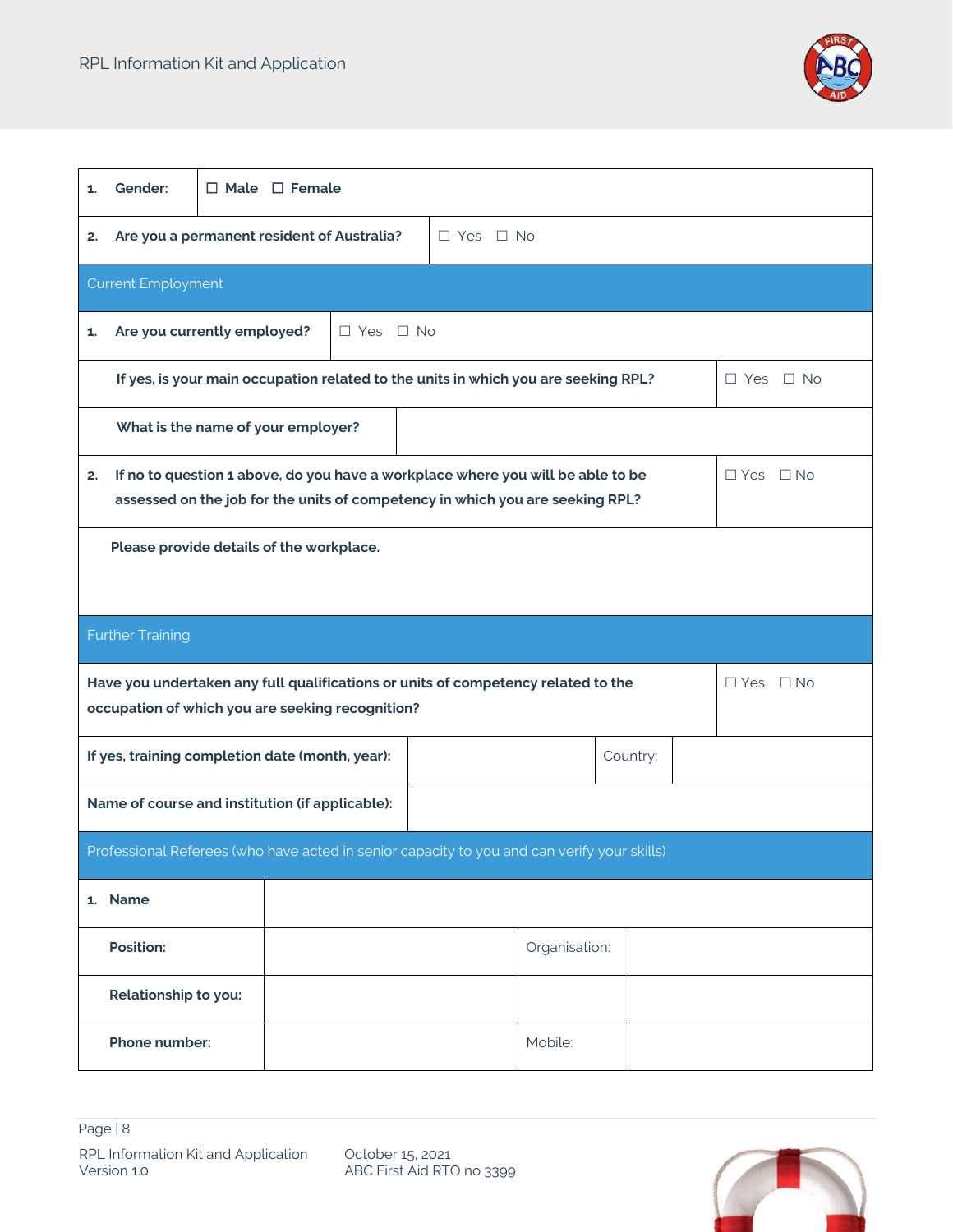

| <b>Email address:</b>                                                                                       |                                         |    |                      |               |               |                                       |  |
|-------------------------------------------------------------------------------------------------------------|-----------------------------------------|----|----------------------|---------------|---------------|---------------------------------------|--|
| 2. Name                                                                                                     |                                         |    |                      |               |               |                                       |  |
| <b>Position:</b>                                                                                            |                                         |    |                      | Organisation: |               |                                       |  |
| Relationship to you:                                                                                        |                                         |    |                      |               |               |                                       |  |
| Phone number:                                                                                               |                                         |    |                      | Mobile:       |               |                                       |  |
| <b>Email address:</b>                                                                                       |                                         |    |                      |               |               |                                       |  |
| 3. Name                                                                                                     |                                         |    |                      |               |               |                                       |  |
| <b>Position:</b>                                                                                            |                                         |    |                      | Organisation: |               |                                       |  |
| Relationship to you:                                                                                        |                                         |    |                      |               |               |                                       |  |
| Phone number:                                                                                               |                                         |    |                      | Mobile:       |               |                                       |  |
| <b>Email address:</b>                                                                                       |                                         |    |                      |               |               |                                       |  |
| Previous Employment History (attach additional sheet if required, or attach CV with these details included) |                                         |    |                      |               |               |                                       |  |
| Name, address and phone<br>numbers of employers                                                             | Period of<br>employment<br>(DD/MM/YYYY) |    | <b>Position held</b> |               | FT/<br>PT/Cas | <b>Description of major</b><br>duties |  |
|                                                                                                             | From                                    | To |                      |               |               |                                       |  |
| 1.                                                                                                          |                                         |    |                      |               |               |                                       |  |
| 2.                                                                                                          |                                         |    |                      |               |               |                                       |  |
| 3.                                                                                                          |                                         |    |                      |               |               |                                       |  |
| 4.                                                                                                          |                                         |    |                      |               |               |                                       |  |

October 15, 2021 ABC First Aid RTO no 3399